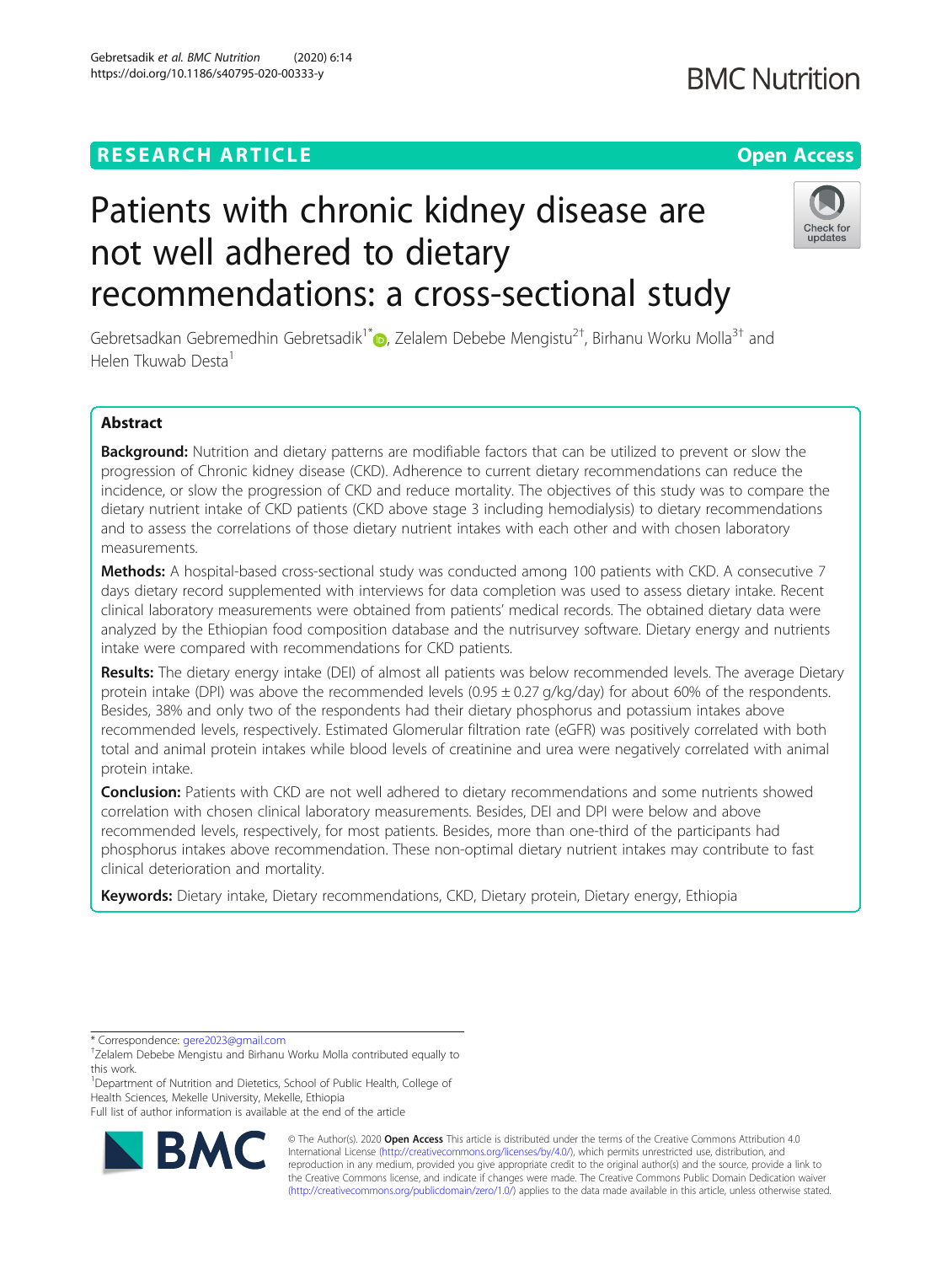#### Background

Recently, the prevalence of CKD has increased exponentially and is costing developed countries a huge proportion of health care finances, while significantly contributing to morbidity, mortality, and decreased life expectancy in the developing ones [[1\]](#page-6-0). The prevalence of CKD among diabetic patients in southern Ethiopia was 18.2 and 23.8% when defined according to the Modification of diet in renal disease (MDRD) and Cockcroft-Gault eq. (C-G) equations, respectively [[2\]](#page-6-0).

Dietary therapy has historically been used in the management of CKD and adherence to current dietary guidelines can reduce the incidence, or slow the progression of CKD and reduce mortality [\[3\]](#page-6-0). General goals of dietetic management in CKD patients include preserving kidney function, maintaining optimal nutritional status, reducing uremic symptoms, postponing the need for dialysis and aiming for a healthy initiation of dialysis (for Predialysis patients), correcting metabolic imbalances, preventing complications, and improving quality of life and patient-centered outcomes [\[4](#page-6-0), [5](#page-6-0)].

Steiber found that less than a quarter of the patients with chronic renal failure met 75% or more of their energy and protein needs as patients in different stages were involved in the study [[6\]](#page-6-0). In addition, Duenhas et al. concluded that energy and protein intake in a group of predialysis individuals was too low  $(24.9 \pm 8.2)$ kcal/kg/day and  $0.95 \pm 0.36$  g/kg/day respectively) [\[7](#page-6-0)].

The World health organization (WHO) recommends 0.83 g of protein/Kg of body weight as the safe level for healthy adults [\[8](#page-6-0)]. Low protein diet (LPD), which contains 0.8 g (or 0.6 g) of Protein/Kg of body weight according to the recommendations, had been proven to delay the progression of CKD by lengthening the predialysis phase and to reduce renal causes of mortality [[9\]](#page-6-0). In practice, however, patients following this LPD often reduce the amount of consumed food, which creates difficulties in achieving the right balance of energy and other nutrients and makes it very difficult to prevent protein catabolism and subse-quent protein-energy malnutrition [\[10\]](#page-6-0).

In Ethiopia, CKD patients receive dietary advice from physicians and nurses because there is a lack of trained dietitians. Although there are some studies that assessed the prevalence of CKD, none tried to assess the adherence of these patients to dietary recommendations. Therefore, the aim of this study is to compare the dietary nutrient intakes of patients with CKD to recommendations and to assess the correlations of these nutrient intakes swith chosen clinical laboratory measurements.

#### Methods

#### Study setting, design, and sample size

This hospital-based cross-sectional study was carried out from January to March 2018 in two selected hospitals (St. Paul's hospital millennium medical college (SPHMMC) and Sante medical center) with CKD outpatient clinics. Data were collected from purposely taken 100 CKD outpatients (patients on follow-up) (including hemodialysis patients) who were selected from both hospitals proportional to their total CKD population (68 participants from SPHMMC and 32 participants from santé medical center).

#### Inclusion criteria

CKD Patients in 3rd – 5th stage with eGFR< 60 ml/min/ 1.73 m2, patients without previous dietary intervention received from a dietitian/nutritionist, and patients diagnosed at least 6 months before the study were included.

#### Exclusion criteria

Patients diagnosed less than 6 months before the study, those with speaking difficulties, and those unwilling to participate were excluded.

At every follow-up encounter, patients are seen by their doctors and nurses. Patients who came for follow up on the data collection period and met the criteria were approached and included if they give consent.

#### Data collection procedures and quality improvement

Sociodemographic data were collected using structured interviewer-administered questionnaire. Weight was measured by a scale with a maximum capacity of 150 kg and accuracy of 0.1 kg and was calibrated after each measurement. Height was measured in standing position in stadiometer but for those confined to bed arm span was used. Body mass index (BMI) was calculated using weight and height.

Biochemical data including eGFR, Creatinine, Urea, phosphate, and other chosen biological indicators (blood levels) were obtained from patients' medical records. The last three (or two) measurements were obtained from the medical charts and an average was taken as final measurement.

A consecutive seven-day dietary record was obtained from each participant. Before data collection started, participants were instructed about the principles of completing the dietary record, the necessity for an accurate and thorough recording of all food products and beverages consumed, and were provided with food picture models to help them estimate portion sizes. Participants were interviewed at the time of submission of the dietary records to get more complete dietary intake data.

Training of the data collectors, translation of the data collection tool into the local language (Amharic), and pretest of the tool in 10% of the participants were done before data collection started to ensure the quality of the data.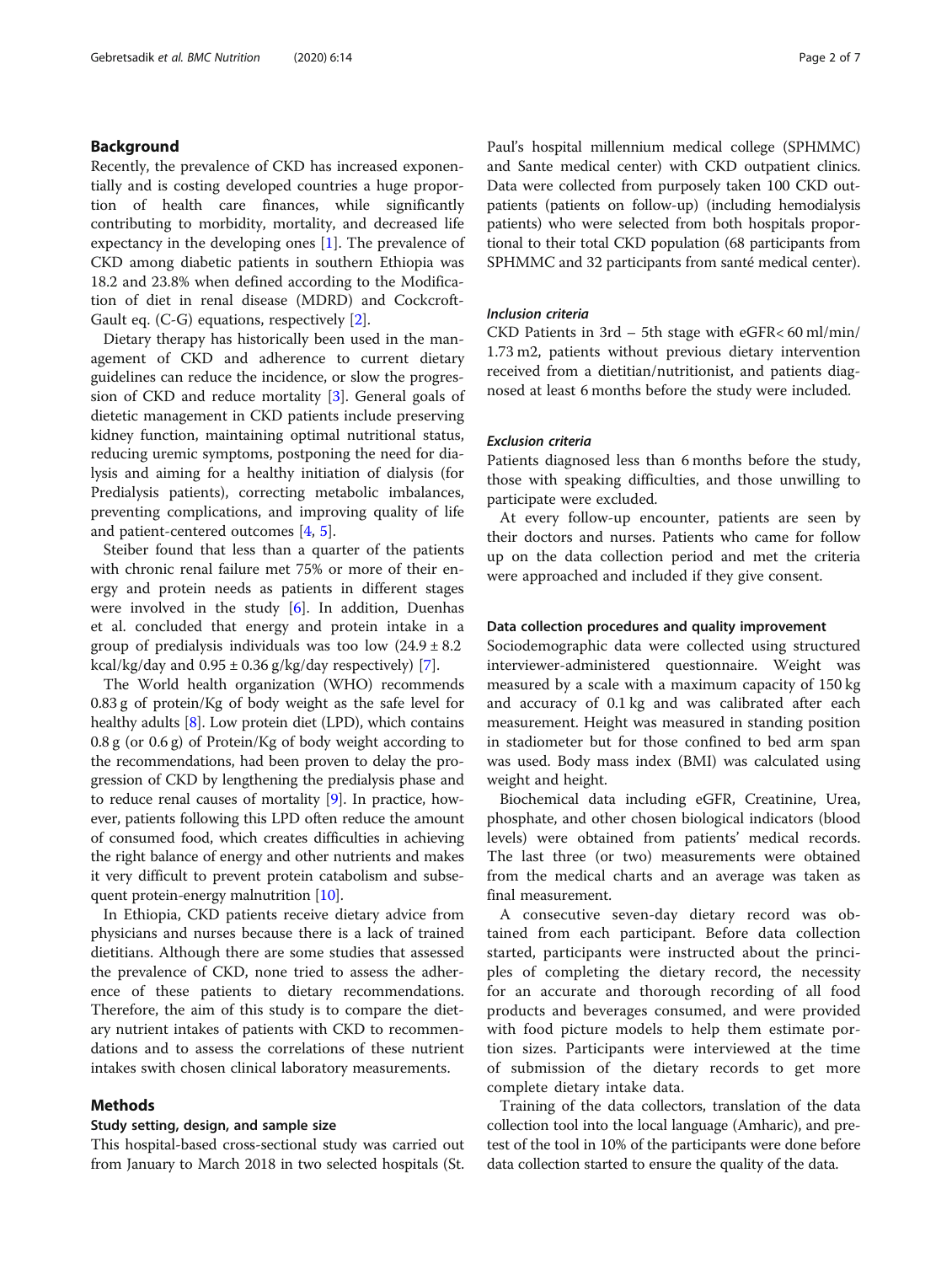#### Statistical analysis

The Ethiopian food composition table and nutrisurvey software were used to analyze the dietary data, and SPSS version 20 was utilized for further statistical analysis.

Energy and nutrients intake of participants were compared to recommendations for CKD patients [\[11](#page-6-0), [12\]](#page-6-0) or to recommendations for healthy individuals when they were not established [\[8](#page-6-0)] (Table 1). Recommended Daily Allowance (RDA) was used to assess the adequacy of nutrients, and Adequate Intake (AI) level was used for those nutrients without an established RDA.

Mean ± standard deviation for normally distributed data and Median ± Interquartile range for non-normally distributed data are used to present findings. Shapiro-Wilk test was used to check the distribution of the analyzed variables. In order to characterize correlations among factors, Pearson's and Spearman's correlation were utilized for normal and non-normal distribution, respectively.

#### Results

In this study, for which the response rate was 100%, among the total 100 respondents, the majority (79%) were males. The age of the respondents averaged  $47.76 \pm 12.98$  years, and most (96) were less than 70 years of age. The Sociodemographic characteristics of the respondents are shown below (Table 2).

The findings confirmed that 90 (90%) of the respondents were on dialysis, and 10 (10%) were not on dialysis. About 59(59%) and 39 (39%) were hypertensive and diabetic, respectively.

The average BMI of the respondents was  $22.91 \pm 3.46$ kg/m<sup>2</sup>. The average creatinine, eGFR, and urea levels were  $2.9 \pm 1.87$  mg/dl,  $33.4 \pm 13.04$  ml/min/1.73 m2, and  $68.3 \pm 22.21$  mg/dl respectively (Table [3\)](#page-3-0).

The average DEI was 1394.62 ± 212.61 Kcal (5835.07 ± 889.57 KJ)/day. The energy intake per body weight

|  | Table 2 Sociodemographic characteristics of CKD patients in |  |  |  |  |
|--|-------------------------------------------------------------|--|--|--|--|
|  | two selected hospitals in Addis Ababa, Ethiopia, 2018       |  |  |  |  |

Characteristics **Frequency** 

Agriculture 5 (5%) Other 14 (14%)

body weight]<sup>a, b</sup> 126–146 (30–35) – For age above 60 Total Protein [g/Kg of body weight]  $0.6<sup>1</sup>$ /0.8<sup>c</sup> -Predialysis  $1.1 - 1.2<sup>a</sup>$ -Dialysis Animal protein [% of total protein intake] ≥50 Fat $[%$  of energy]<sup>a</sup> 25–35 Carbohydrate [% of energy]<sup>a</sup> 45-60 Fiber  $[g]$ <sup>a</sup> 20–30 Sodium [mg]1 2400 Potassium [mg]<sup>a, c</sup> 4700 Phosphorus [mg] 800-1000- For Predialysis patients<sup>a</sup> 1000-1400- For Dialysis patients<sup>b</sup> Iron  $\text{[mg]}^c$  8 - For men 18– For women 19–50 8 – For women > 50 Vitamin A  $[\mu g]^c$  900- for Men 700- For women Vitamin D [ $\mu$ g]<sup>a, c</sup> 6 5- For age 19–50 years 10-for age 51–70 years 15- For age above 70 years <sup>a</sup>Kopple, J. D. (2001) [[12\]](#page-6-0). National kidney foundation K/DOQI clinical practice guidelines for nutrition in chronic renal failure. American Journal of Kidney Diseases, 37(1), S66-S70 Sales and services 38 (38%) Skilled manual 1 (1%) Unskilled manual 2 (2%)

<sup>b</sup>James, G., & Jackson, H. (2003) [[11\]](#page-6-0). European guidelines for the nutritional

care of adult renal patients. EDTNA/ERCA Journal, 29(1), 23-43

WHO, J. (2007) [\[8\]](#page-6-0). Protein and amino acid requirements in human nutrition. World health organization technical report series (935), 1

|                                                      | Table 1 Dietary energy and nutrients recommendations for | Sex               | Male                    | 79 (79%)<br>21 (21%) |  |
|------------------------------------------------------|----------------------------------------------------------|-------------------|-------------------------|----------------------|--|
| CKD patients                                         |                                                          |                   | Female                  |                      |  |
| <b>Nutrients</b>                                     | Recommended intake                                       | Age               | < 40                    | 30 (30%)             |  |
| Energy [Kcal (KJ)/Kg of                              | 146 (35) - For age below 60                              |                   | $41 - 49$               | 23 (23%)             |  |
| body weight] <sup>a, t</sup>                         | 126-146 (30-35) - For age above 60                       |                   | $50 - 59$               | 25 (25%)             |  |
| Total Protein [g/Kg of                               | $0.6^{\text{1}}$ /0.8 <sup>c</sup> - Predialysis         |                   | $60 - 69$               | 18 (18%)             |  |
| body weight]                                         | $1.1 - 1.2a$ -Dialysis                                   |                   | > 70                    | 4(4%)                |  |
| Animal protein [% of total                           | $\geq 50$                                                | Residence         | Urban                   | 90 (90%)             |  |
| protein intake]                                      |                                                          |                   | Rural                   | 10 (10%)             |  |
| Fat[% of energy] <sup>a</sup>                        | $25 - 35$                                                | Religion          | Orthodox                | 63 (63%)             |  |
| Carbohydrate [% of energy] <sup>a</sup><br>$45 - 60$ |                                                          |                   | Muslim                  | 29 (29%)             |  |
| Fiber $[q]$ <sup>a</sup>                             | $20 - 30$                                                |                   | Protestant              | 7(7%)                |  |
| Sodium [mq]1                                         | 2400                                                     |                   | Catholic                | $1(1\%)$             |  |
| Potassium [mq] <sup>a, c</sup>                       | 4700                                                     | Marital status    | Single                  | 29 (29%)             |  |
| Phosphorus [mq]                                      | 800-1000- For Predialysis patients <sup>a</sup>          |                   | Married/living together | 60 (60%)             |  |
|                                                      | 1000-1400- For Dialysis patientsb                        |                   | Divorced                | 8 (8%)               |  |
| Iron $[mq]^{c}$                                      | 8 - For men                                              |                   | Widowed                 | 3(3%)                |  |
|                                                      | 18- For women 19-50                                      | Educational level | No formal education     | 7(7%)                |  |
|                                                      | $8 -$ For women $> 50$                                   |                   | Primary                 | 15 (15%)             |  |
| Vitamin A $[\mu q]^{c}$                              | 900- for Men                                             |                   | Secondary               | 28 (28%)             |  |
|                                                      | 700- For women                                           |                   | More than secondary     | 50 (50%)             |  |
| Vitamin D [µq] <sup>a, c</sup>                       | 5- For age 19-50 years                                   | Occupation        | Professional/technical  | 32 (32%)             |  |
|                                                      | 10-for age 51-70 years                                   |                   | Clerical                | 8(8%)                |  |
|                                                      |                                                          |                   |                         |                      |  |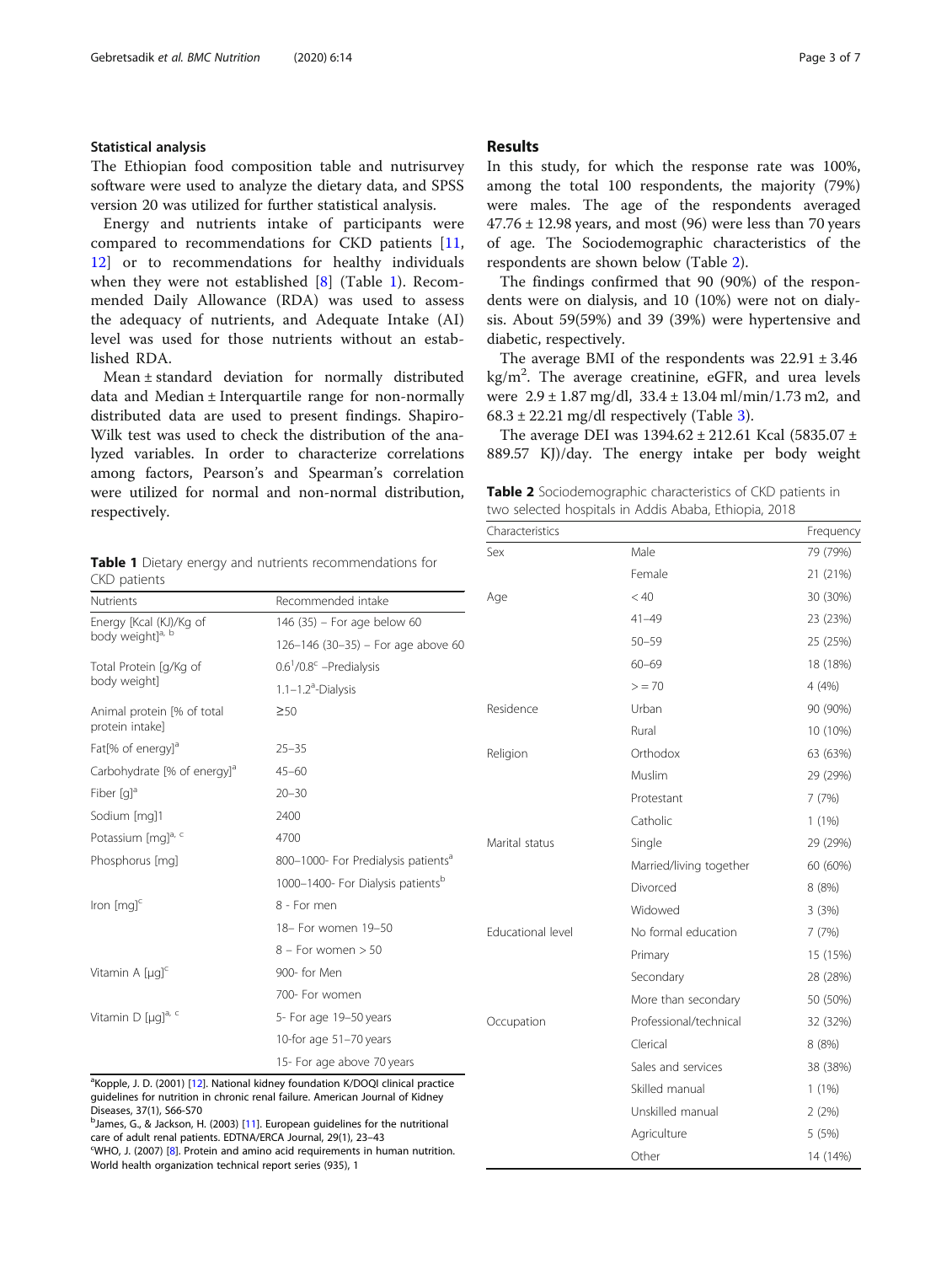<span id="page-3-0"></span>Table 3 Anthropometric and laboratory measurements of CKD patients in two selected hospitals in Addis Ababa, Ethiopia, 2018

| Characteristics      | Mean  | <b>SD</b> |
|----------------------|-------|-----------|
| Age [Years]          | 47.76 | 12.98     |
| Weight [Kg]          | 64.73 | 11.31     |
| Height [m]           | 1.67  | 0.06      |
| BMI [Kg/m2]          | 22.91 | 3.46      |
| Creatinine [mg/dl]   | 2.9   | 1.87      |
| GFR [ml/min/1.73 m2] | 33.4  | 13.04     |
| Urea [mg/dl]         | 68.3  | 22.21     |
| Potassium [mg/dl]    | 4.6   | 0.59      |
| Hemoglobin [mg/dl]   | 10.6  | 0.81      |
| Albumin [mg/dl]      | 3.4   | 0.35      |
| Phosphate [mM/l]     | 4.6   | 1.02      |

averaged  $22.15 \pm 5.01$  Kcal/Kg. The average total, animal, and plant protein values of the diet were  $0.95 \pm 0.27$  g/ kg,  $0.45 \pm 0.19$  g/kg, and  $0.5 \pm 0.12$  g/kg of body weight, respectively (Table 4).

Carbohydrates provided the majority of the DEI,  $(65.15 \pm 6.7\%)$  ranging 50–79%. The findings confirmed that almost all respondents had their daily energy intakes below recommended levels (only 3 respondents fulfilled the recommendation). The other interesting finding is that 62 (62%) respondents had their total protein intakes on or above recommended levels with the animal protein intake lower than the recommendations

Table 4 Daily average energy value and nutrients content of the diet of CKD patients in two selected hospitals in Addis Ababa, Ethiopia, 2018

| <b>Nutrients</b>          | Mean              | SD                   |
|---------------------------|-------------------|----------------------|
| Energy [Kcal (KJ)]        | 1394.62 (5835.07) | 212.61 (889.57)      |
| Energy [Kcal/kg]          | 22.15             | 5.01                 |
| Carbohydrate [q]          | 243.99            | 45.65                |
| Total protein [q]         | 59.75             | 12.81                |
| Animal protein [q]        | 28.12             | 10.24                |
| Plant protein [q]         | 31.62             | 5.70                 |
| Protein per weight [g/kg] | 0.95              | 0.27                 |
| [q]                       | 32.172            | 8.45                 |
| Sodium [mg]               | 1925.5            | 644.15               |
| Potassium [mq]            | 1854.5            | 364.34               |
| Phosphorus [mq]           | 947.86            | 209.46               |
| Iron [mq]                 | 45.56             | 12.15                |
| Vitamin D [µg]            | 1.48              | 0.58                 |
| Fluid [ml]                | 1121.1            | $(218.2 - 2121.4)^a$ |
| Fibre [g]                 | 13.59             | 5.39                 |

<sup>a</sup>in case of nonparametric variables – median, minimum and maximum values are presented

in about two-thirds (64%) of the analyzed respondents (Table [5\)](#page-4-0).

Average DEI was strongly positively correlated with DPI ( $r = +0.74$ ,  $p < 0.001$ ). DPI was also positively correlated with animal protein, plant protein, and phosphorus intakes (Table [6](#page-4-0)).

eGFR was positively weakly correlated with both total  $(r = +0.236, p = 0.018)$  and animal  $(r = +0.30, p = 0.002)$ protein intakes, but not with plant protein intake. Blood levels of creatinine and urea had a weak negative correlation with animal protein intake ( $r = -0.265$ ,  $p = 0.008$ and  $r = -0.242$ ,  $p = 0.015$ , respectively) but no correlation with total and plant protein intakes. Besides, blood levels of phosphate showed no correlation with protein and phosphorus intake. (Table [7](#page-5-0)).

#### **Discussion**

The findings of this study confirmed that almost all respondents had their daily energy intakes below recommended levels (only 3 respondents fulfilled the recommendation). Similarly, in other studies, only two individuals met the daily dietary energy recommendations [\[10](#page-6-0)] and only 15% of patients reached 75% of their energy requirements [[6\]](#page-6-0). Additionally, Shahar et al. found that the mean caloric intake (1683.9+/\_546.9 kcal/ day) for Haemodialysis (HD) patients deviated almost 20% below guidelines [\[13](#page-6-0)]. These similarities might be justified by the fact that all CKD patients have problems getting the right amount of dietary energy due to various factors including reduction in appetite.The average total protein intake in this presented research was 0.95 g/kg of body weight. This is higher than the average DPI in another study in which it was 0.85 g/kg of ideal body weight [[10\]](#page-6-0). This may be reasoned out by the fact that the respondents in the later study were only predialysis patients, who usually limit their protein intake more than patients on dialysis.

Around 60% of the respondents in this study had their total protein intakes above recommended levels. This is a little bit different from a study done in Taiwan in which DPIs were significantly higher than the recommended levels in less than half of the respondents (47.2%) [\[14\]](#page-6-0). This variation could be because respondents in this presented research have never received counseling from a dietitian but a subset of those in the Chen et al., study received counseling from registered dietitians in the hospital they attend. Moreover, this difference can be attributed to the fact that protein intake goals set by the dietitians in the hospital, which were different from those set by National kidney foundation/Kidney disease outcomes quality initiative (NKF/ KDOQI) intake goals, were used because the dietitians considered the patient's current intake status.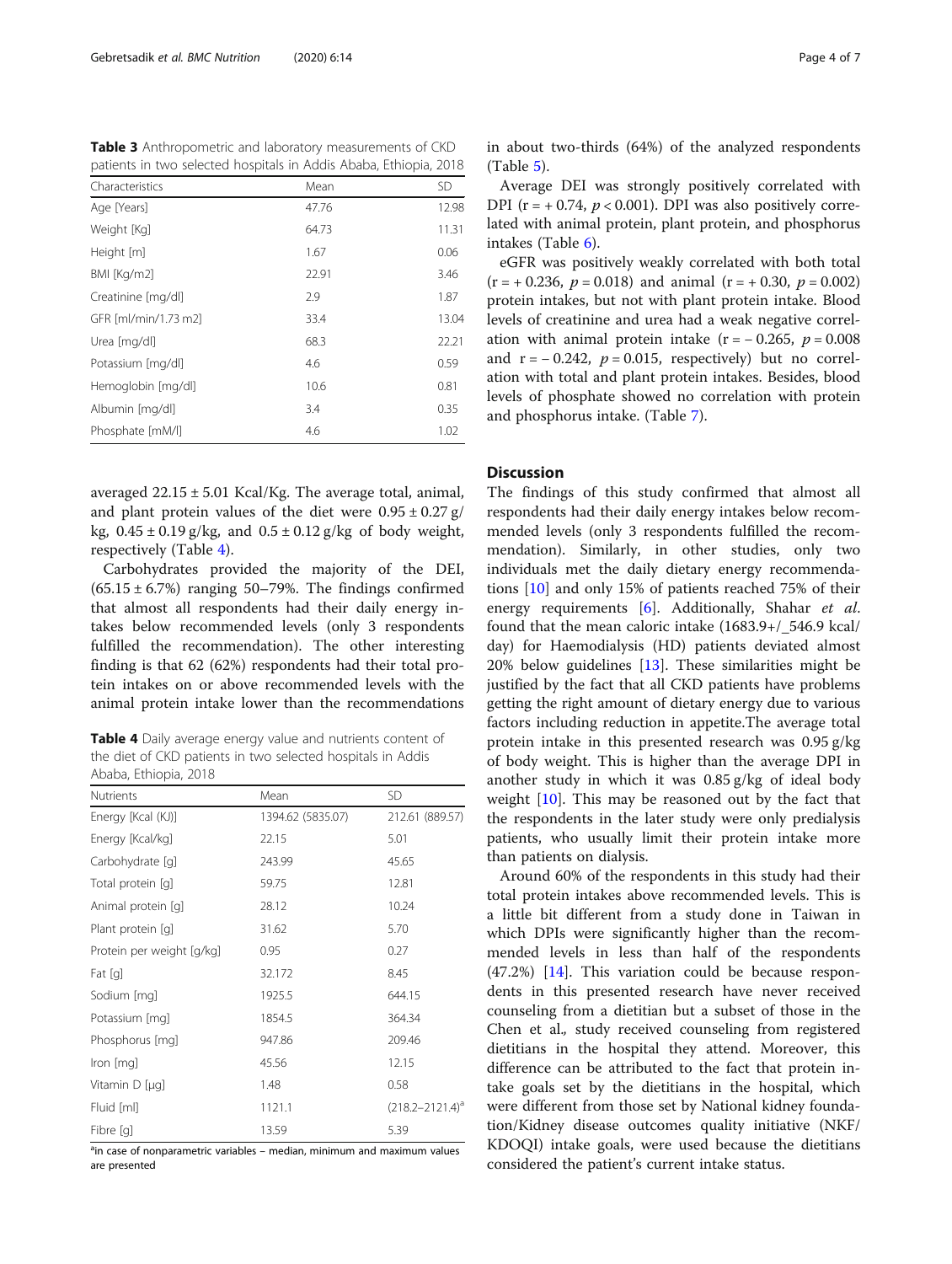|                | % of respondents characterized by intake |                      |                         |  |  |  |
|----------------|------------------------------------------|----------------------|-------------------------|--|--|--|
|                | Below recommended level                  | On recommended level | Above recommended level |  |  |  |
| Energy         | 97                                       |                      | $\overline{2}$          |  |  |  |
| Carbohydrate   | 0                                        | 27                   | 73                      |  |  |  |
| Fat            | 87                                       | 13                   | 0                       |  |  |  |
| Protein        | 38                                       | $\overline{2}$       | 60                      |  |  |  |
| Animal protein | 64                                       | 36                   | 0                       |  |  |  |
| Sodium         | 66                                       | 20 <sup>a</sup>      | 14                      |  |  |  |
| Potassium      | 98                                       | $0^a$                | $\overline{2}$          |  |  |  |
| Phosphorus     | 26                                       | 36                   | 38                      |  |  |  |
| Iron           | 0                                        | $0^a$                | 100                     |  |  |  |
| Vitamin D      | 100                                      | $0^a$                | 0                       |  |  |  |
| Fibre          | 87                                       | 13                   | 0                       |  |  |  |

<span id="page-4-0"></span>Table 5 Daily energy and nutrients intake compared to recommendations, of CKD patients in two selected hospitals in Addis Ababa, Ethiopia, 2018

a recommended value±10%

About two-thirds (64%) of the analyzed respondents had animal protein intakes lower than the recommendations. However, it is recommended that greater than half of the protein intake should be of a high biologic value such as proteins in eggs, fish, poultry, meat, and dairy products because of the presence of essential amino acids [\[15\]](#page-6-0). Nevertheless, higher animal protein consumption, including red meat [[16\]](#page-6-0), is associated with rendering the kidneys to excrete a higher acid load as compared to higher dietary plant protein intake [\[17](#page-6-0)].

In this presented research, only two respondents had their daily dietary potassium intakes above recommendations. In a 5 years cohort study, a higher dietary

Table 6 Correlation of total, animal, and plant protein intake with Energy and nutrients content of the diet of CKD patients in two selected hospitals in Addis Ababa, Ethiopia, 2018

| <b>Nutrients</b>     | Total protein |       | Animal protein |       | Plant protein |       |  |
|----------------------|---------------|-------|----------------|-------|---------------|-------|--|
|                      | R             | Ρ     | R              | P     | R             | P     |  |
| Energy               | $0.737**$     | 0.000 | $0.577**$      | 0.000 | $0.602**$     | 0.000 |  |
| Carbohydrate         | $0.309**$     | 0.002 | $-0.145$       | 0.150 | $0.444**$     | 0.000 |  |
| Fat                  | $0.489**$     | 0.000 | $0.596**$      | 0.000 | 0.110         | 0.275 |  |
| <b>Total Protein</b> |               |       | $0.574**$      | 0.000 | $0.627**$     | 0.000 |  |
| Animal protein       | $0.574***$    | 0.000 |                |       | $0.315***$    | 0.001 |  |
| Plant protein        | $0.627**$     | 0.000 | $0.315**$      | 0.001 |               |       |  |
| Fibre                | $0.406**$     | 0.000 | $0.221*$       | 0.027 | $0.552**$     | 0.000 |  |
| Sodium               | 0.050         | 0.625 | $-0.142$       | 0.158 | $0.258**$     | 0.01  |  |
| Potassium            | $0.370**$     | 0.000 | 0.168          | 0.095 | $0.535**$     | 0.000 |  |
| Phosphorus           | $0.741***$    | 0.000 | $0.652**$      | 0.000 | $0.202*$      | 0.044 |  |
| Iron                 | $-0.097$      | 0.339 | $-0.244*$      | 0.014 | 0.170         | 0.091 |  |
| Vitamin D            | $-0.068$      | 0.498 | $-0.126$       | 0.212 | 0.075         | 0.457 |  |

\*\*Correlation statistically significant at  $P \le 0.01$ 

\*Correlation statistically significant at  $P \le 0.05$ 

potassium intake was associated with increased death risk in HD patients, even after adjustments for other nutrient intakes [\[18](#page-6-0)]. Conversely, during earlier stages of CKD a diet high in potassium, which is usually low in sodium, may slow the progression of the disease by lowering blood pressure [[19\]](#page-6-0). A small study suggested that the dietary approach to stop hypertension (DASH) diet may be a valuable, non-pharmacologic strategy for blood pressure control in individuals with CKD. However, this needs to be confirmed in larger sample size in order to be recommended [[20\]](#page-6-0).

In this presented study, respondents consuming less protein were simultaneously characterized by a lower intake of energy and most other nutrients. Similarly, in other research, CKD patients in highest baseline DPI and DEI quartiles had 4.11-fold (95% confidence interval: 2.79–6.05) higher odds of having protein energy wasting syndrome at month  $12$  [[21\]](#page-6-0). These similarities may happen as a result of patients limiting the quantity of all consumed foods in an attempt to limit the level of protein in the diet. It is important that for HD patients an adequate energy intake is required to achieve positive nitrogen balance and individualized advice on suitable dietary sources of protein should be delivered by dietitian/nutrition advisors [\[11](#page-6-0), [15\]](#page-6-0).

Respondents with higher protein intake also had higher dietary phosphorus intake. Similarly, a review showed that there is a correlation between dietary intakes of protein and phosphorus [\[22](#page-6-0)]. In this study, however, DPI (or dietary phosphorus) was not correlated with serum phosphate levels. This is supported by another study which described that a high protein (and high phosphorus) diet does not always correlate with increased serum phosphate levels [[23](#page-6-0)]. The difference in bioavailability of phosphorus from foods items may be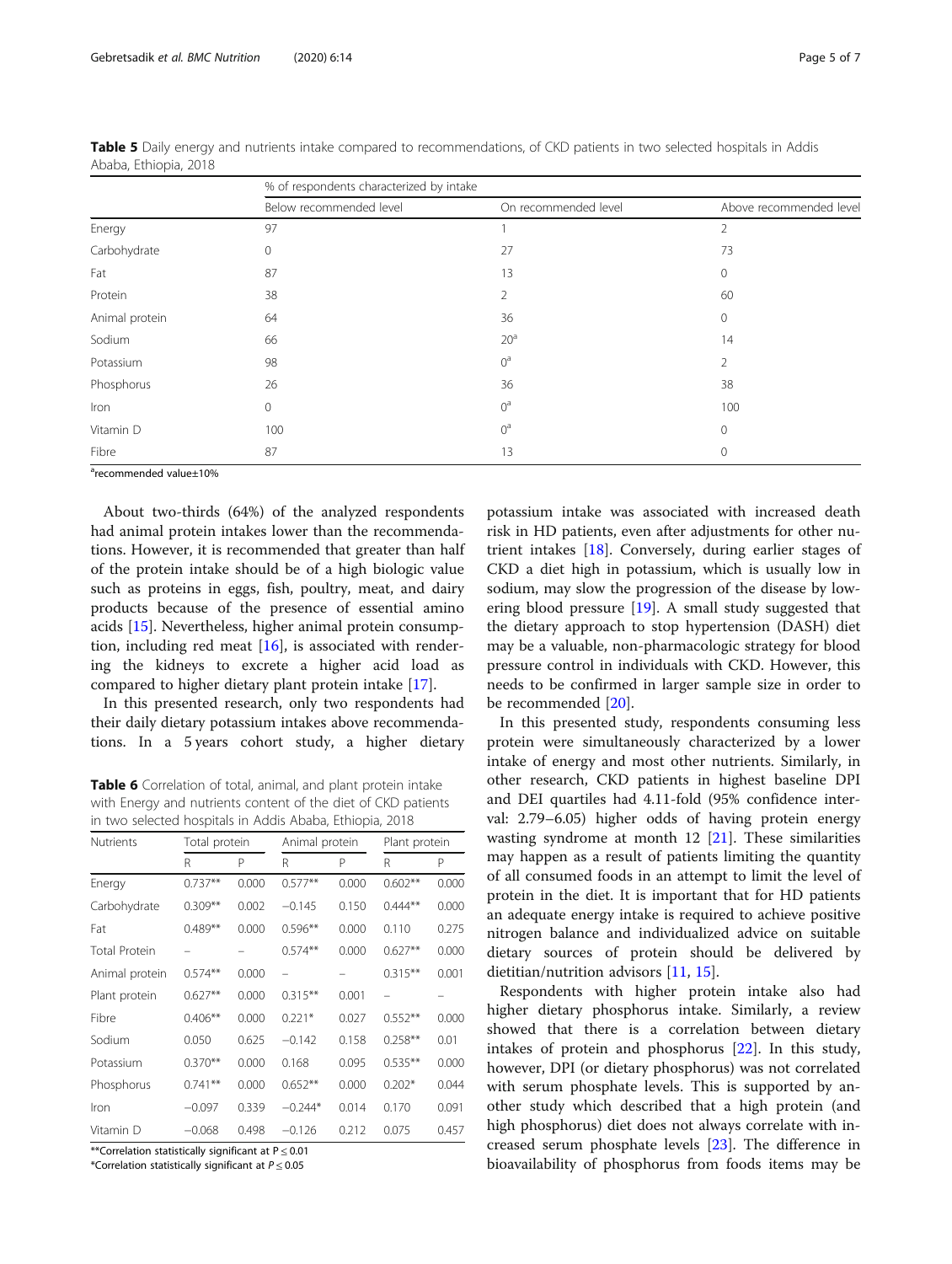|            | Energy   |       | Total protein |       | Animal protein |       | Plant protein |       | Phosphorus |       |
|------------|----------|-------|---------------|-------|----------------|-------|---------------|-------|------------|-------|
|            |          | D     | R             | p     |                |       | R             | D     |            | D     |
| Creatinine | $-.039$  | 0.698 | $-0.169$      | 0.094 | $-0.265**$     | 0.008 | 0.097         | 0.337 | 0.035      | 0.731 |
| eGFR       | 0.160    | 0.112 | $0.236*$      | 0.018 | $0.301***$     | 0.002 | 0.001         | 0.994 | 0.075      | 0.456 |
| Urea       | $-0.087$ | 0.392 | $-0.191$      | 0.057 | $-0.242*$      | 0.015 | $-0.005$      | 0.961 | $-0.088$   | 0.384 |
| Phosphate  | 0.169    | 0.093 | $-0.027$      | 0.792 | $-0.140$       | 0.164 | 0.194         | 0.053 | 0.149      | 0.140 |
| Albumin    | 0.136    | 0.182 | $0.222*$      | 0.028 | $0.215*$       | 0.033 | 0.154         | 0.129 | 0.114      | 0.265 |

<span id="page-5-0"></span>Table 7 Correlation of creatinine, eGFR, Urea, blood phosphate, and albumin levels with Energy and nutrients content of the diet of CKD patient in two selected hospitals in Addis Ababa, Ethiopia, 2018

\*\*Correlation statistically significant at  $P < 0.01$ 

\* Correlation statistically significant at  $P \le 0.05$ 

the reason for this. Consuming a greater amount of protein from plants foods and reducing taking foods containing the inorganic phosphate which is readily absorbable and highly contributes to dietary phosphate load will be beneficial in the CKD population [[24](#page-6-0)].

In this presented study, eGFR was significantly positively correlated with both total and animal protein intakes, but not with plant protein intake. Blood levels of creatinine and urea were also significantly negatively correlated with animal protein intake but not with total or plant protein intake. This is supported by other studies. A spontaneous decrease in energy and protein intake followed a decline in renal function in patients with no previous dietary intervention [\[7](#page-6-0)]. Similarly, patients with more advanced disease were characterized by significantly lower protein intake, which was associated with limiting animal protein [[10](#page-6-0)]. These similarities in the findings imply the fact that patients reduce animal products, not plant products, which they think make a large source of protein. This may lead to a deficiency of essential amino acids and the risk of acquiring malnutrition. In contrast, other studies showed that lower energy and higher protein intakes than recommended levels may be associated with lowering renal function markers [\[14](#page-6-0), [25](#page-6-0)] [[26\]](#page-6-0). These studies mostly involved advanced CKD patients and support the current nutrition practice guidelines on providing adequate energy and optimal protein.

This study has some limitations. First, there may be a possibility of selection bias as the 100 study participants were selected purposely (non-random sampling). This was done in order to get an extensive dietary intake data (7 days dietary record) from each patient. However, this might have created problems with the generalizability of the findings, though. Second, since data were collected at one point in time, this study can't show any cause and effect relationship between variables. In order to draw more reliable findings and conclusions, similar studies with stronger methodologies should be done in the future. Third, Dietary records might not provide an exact estimation of dietary nutrient intake. This is because respondents might have problems with accurately

quantifying food portions and some might have changed their eating patterns which might distort the findings and lead to invalid conclusions. This limitation would be overcome if future researchers apply a more objective and stronger dietary intake assessment method to get accurate nutrient intake data and plausible findings.

#### Conclusion

Patients with Chronic kidney disease are not well adhered to current dietary recommendations. Respondents consuming less total, animal, or plant protein were simultaneously characterized by lower intake of energy and most other nutrients. Additionally, eGFR was correlated with both total and animal protein intakes, whereas blood levels of creatinine and urea were significantly negatively correlated with animal protein intake but not with total protein, plant protein, or phosphorus intakes. The findings imply that non-optimal dietary nutrient intake may contribute to fast clinical deterioration and mortality in CKD patients. Finally, the findings imply that there is an urgent need of the deployment of dietitians in hospitals that can provide appropriate counselling for patients with CKD.

#### Abbreviations

AI: Adequate intake; BMI: Body mass index; CG: Cockcroft Gault; CKD: Chronic kidney disease; DEI: Dietary energy intake; Dl: Decilitre; DPI: Dietary protein intake; eGFR: Estimated glomerular filtration rate; G/Kg: Gram/Kilogram; IRB: Institutional review board; Kcal: Kilo calories; KDOQI: Kidney disease outcomes quality initiatives; KJ: Kilo joules; LPD: Low protein diet; MDRD: Modification of diet in renal disease; Mg: Milligrams; NKF: National kidney foundation; RDA: Recommended daily allowance; SPHMMC: Saint Paul's Hospital Millenium Medical College; SPSS: Statistical package for social sciences; WHO: World health organization

#### Acknowledgments

Our sincere gratitude goes to Dr. Kaleab Baye (Associate professor) for his invaluable input in the process of conducting this study. We would also like to recognize the contributions of everyone involved from the design to the final write up of this document.

#### Authors' contributions

GG significantly contributed to the conceptualization and design of the study, acquisition, analysis, and interpretation of data and drafted the manuscript. ZD and BW were involved in critically revising the study design and the manuscript. HT participated in the data collection process and write up of draft manuscript. All authors read and approved the final manuscript.